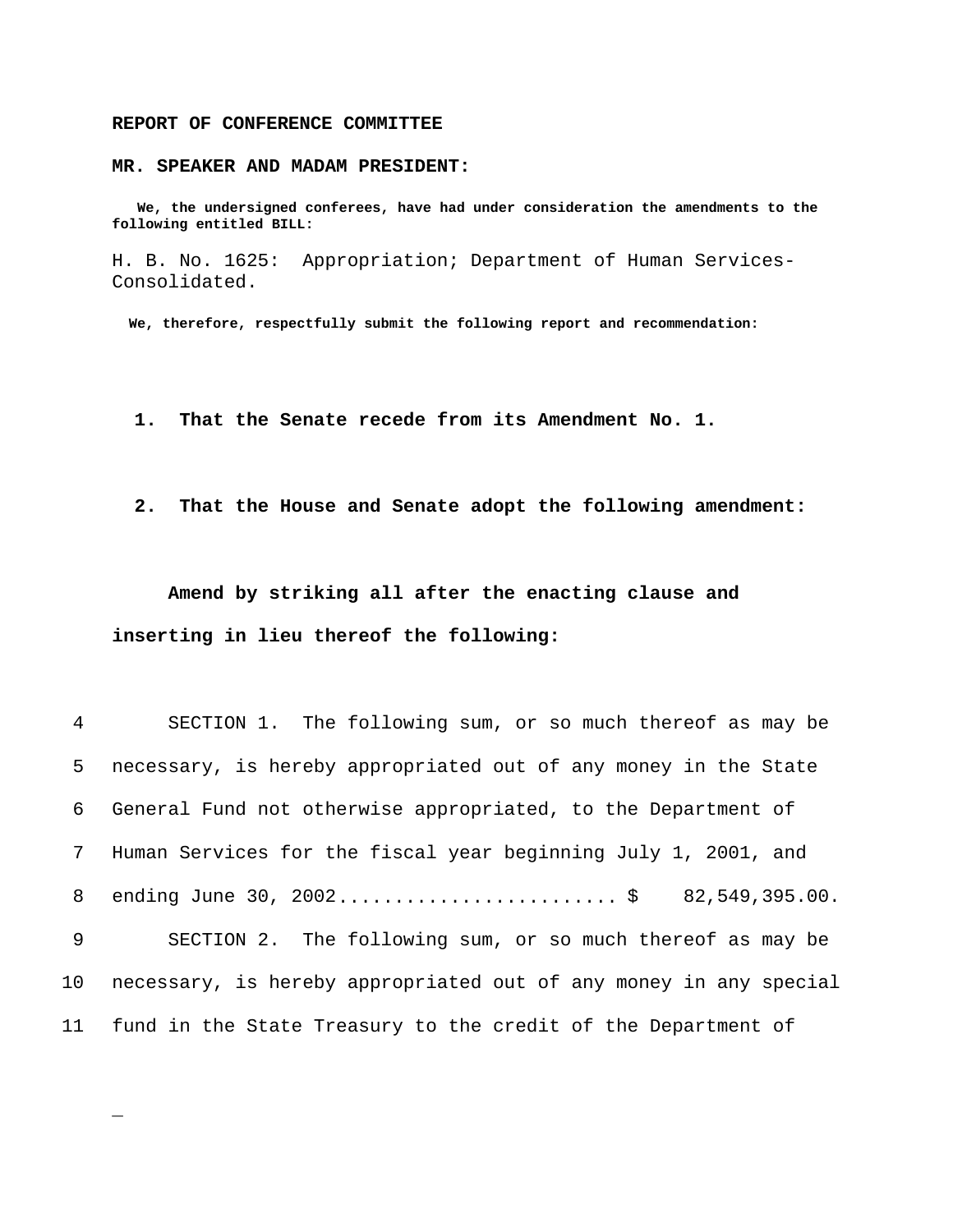Human Services which is comprised of special source funds collected by or otherwise available to the department for the support of the various divisions of the department, for the purpose of defraying the expenses of the department for the fiscal year beginning July 1, 2001, and ending June 30, 2002.... ............................................. \$ 319,174,762.00. 18 SECTION 3. The following sum, or so much thereof as may be necessary, is hereby appropriated out of any money in the State Treasury to the credit of the Health Care Expendable Fund, for the purpose of defraying the expenses of the Department of Human Services for the fiscal year beginning July 1, 2001, and ending June 30, 2002................................ \$ 250,000.00. The above funds shall be allocated as follows: Aging and Adult Services - Home Delivered Meals...........\$ 250,000.00 SECTION 4. None of the funds appropriated by this act shall be expended for any purpose that is not actually required or necessary for performing any of the powers or duties of the Department of Human Services that are authorized by the Mississippi Constitution of 1890, state or federal law, or rules or regulations that implement state or federal law. SECTION 5. Of the funds appropriated under the provisions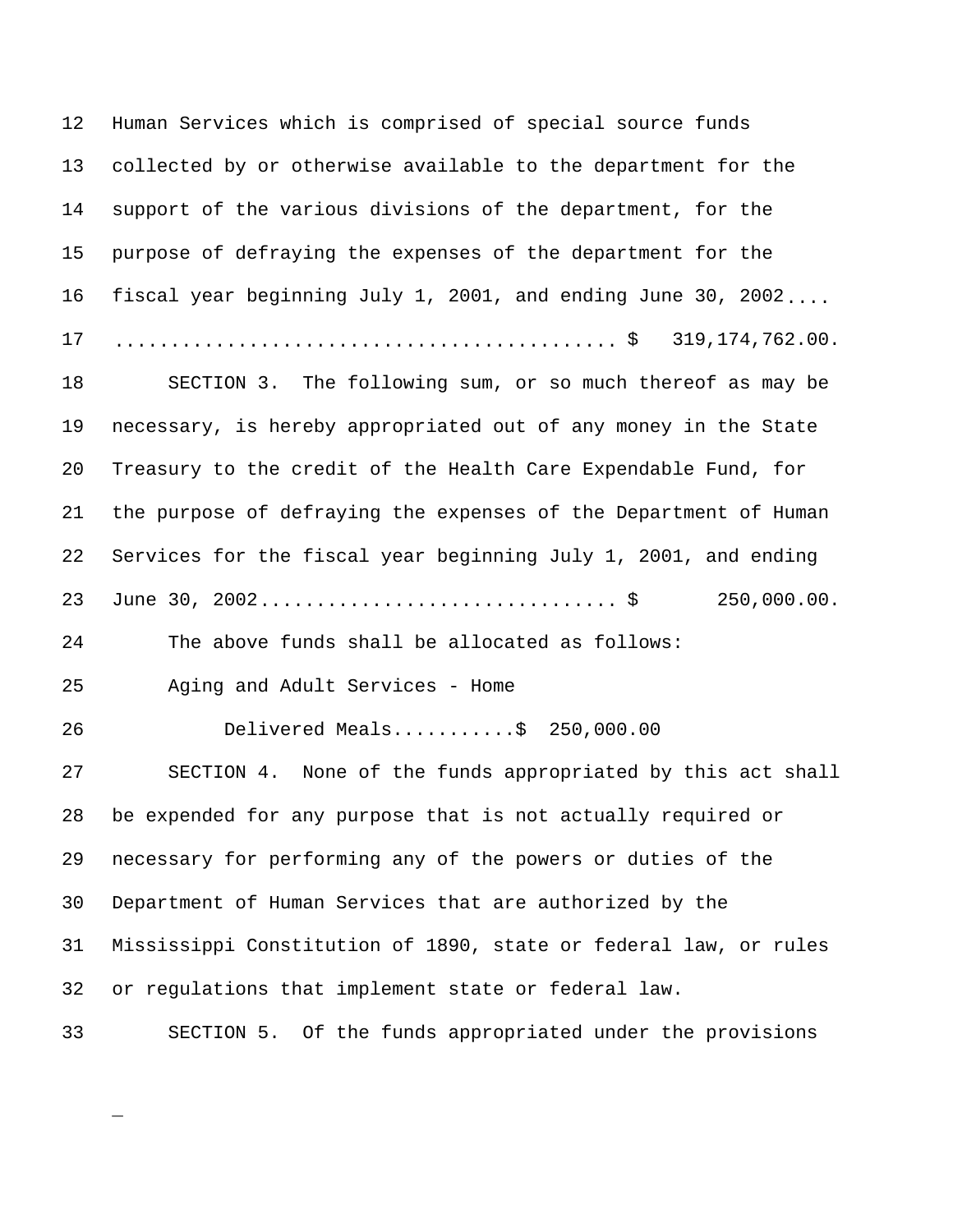34 of Sections 1 and 2, not more than the amounts set forth below 35 shall be expended for the respective major objects or purposes of 36 expenditure:

| 37 | DIVISION OF YOUTH SERVICES                            |               |
|----|-------------------------------------------------------|---------------|
| 38 | MAJOR OBJECTS OF EXPENDITURE:                         |               |
| 39 | Personal Services:                                    |               |
| 40 | Salaries, Wages and Fringe Benefits. \$ 18,442,859.00 |               |
| 41 | Travel and Subsistence                                | 156,053.00    |
| 42 | Contractual Services                                  | 1,899,886.00  |
| 43 | Commodities                                           | 1,724,331.00  |
| 44 | Capital Outlay:                                       |               |
| 45 | Other Than Equipment                                  | 0.00          |
| 46 | Equipment                                             | 100,000.00    |
| 47 | Subsidies, Loans and Grants 1,967,332.00              |               |
| 48 | Total\$ 24,290,461.00                                 |               |
| 49 | FUNDING:                                              |               |
| 50 | General Funds\$                                       | 16,528,151.00 |
| 51 | Special Funds 7,762,310.00                            |               |
| 52 | Total\$ 24,290,461.00                                 |               |
| 53 | AUTHORIZED POSITIONS:                                 |               |
| 54 | Permanent: Full Time<br>700                           |               |
| 55 | Part Time<br>8                                        |               |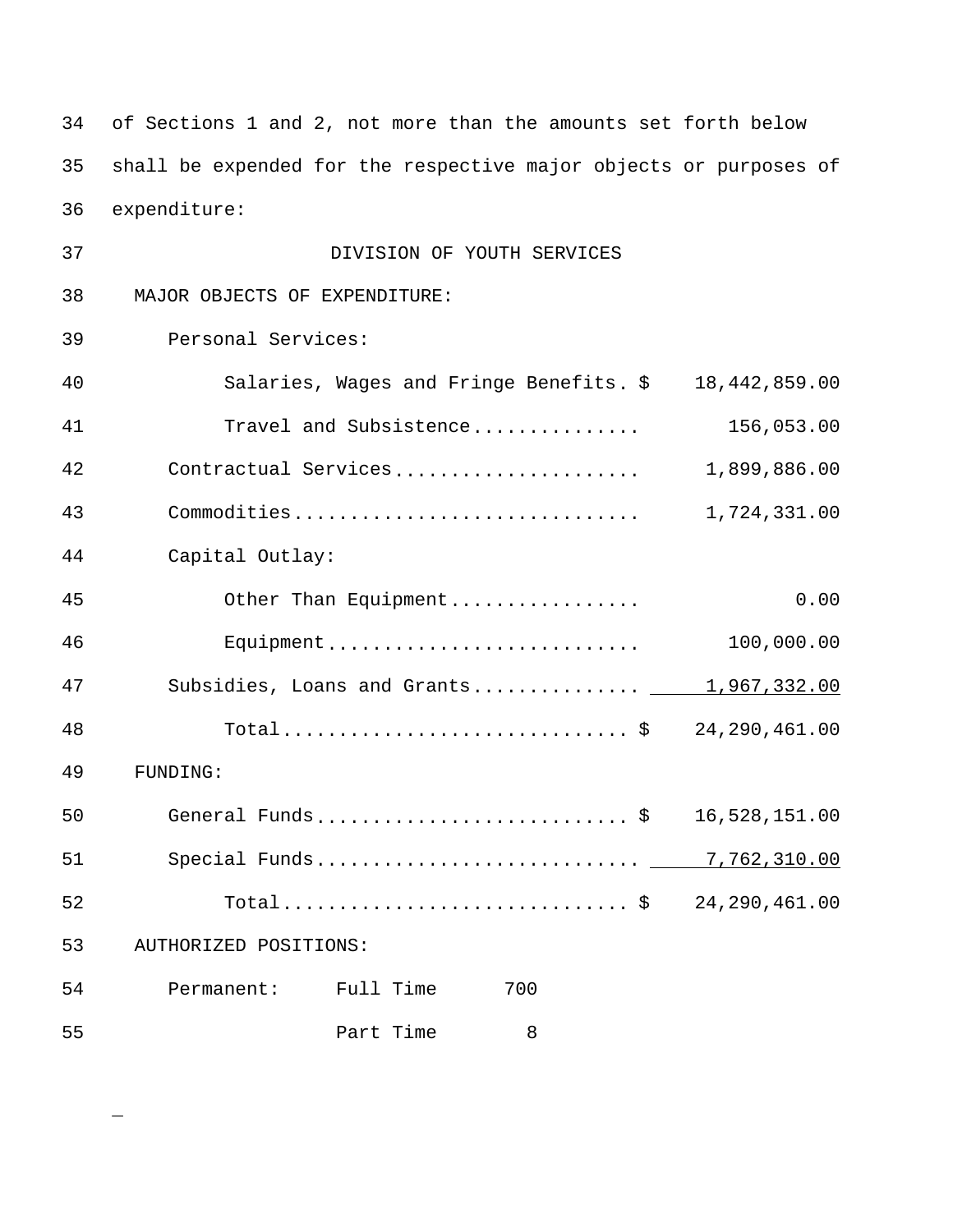| 56 | Time-Limited: Full Time |           |  |
|----|-------------------------|-----------|--|
| 57 |                         | Part Time |  |

 Any person within the Office of Youth Services classified as Youth Services Counselor Aide I, Youth Services Counselor Aide II, Youth Services Counselor Aide III, Security Officer I, Security Officer II, Security Officer III, Recreation Supervisor, General Services Employee I, General Services Employee II, Youth Services Counselor I, Youth Services Counselor II, and Youth Services Counselor III, who must work on a statutory holiday or any holiday proclaimed by the Governor, may at the discretion of the superintendents of the institutions and the Executive Director of the Office of Youth Services and within available personnel funds, be paid "call back pay" in lieu of "compensatory time credit."

 It is the intent of the Legislature that the Office of Youth Services shall have the authority to accept from any source including, but not limited to, proceeds from sale of vehicles, equipment or any other property which becomes obsolete or is no longer needed. It is the intent that such funds will be approved for allocation and expenditure in a manner consistent with the rules and regulations of the Department of Finance and Administration.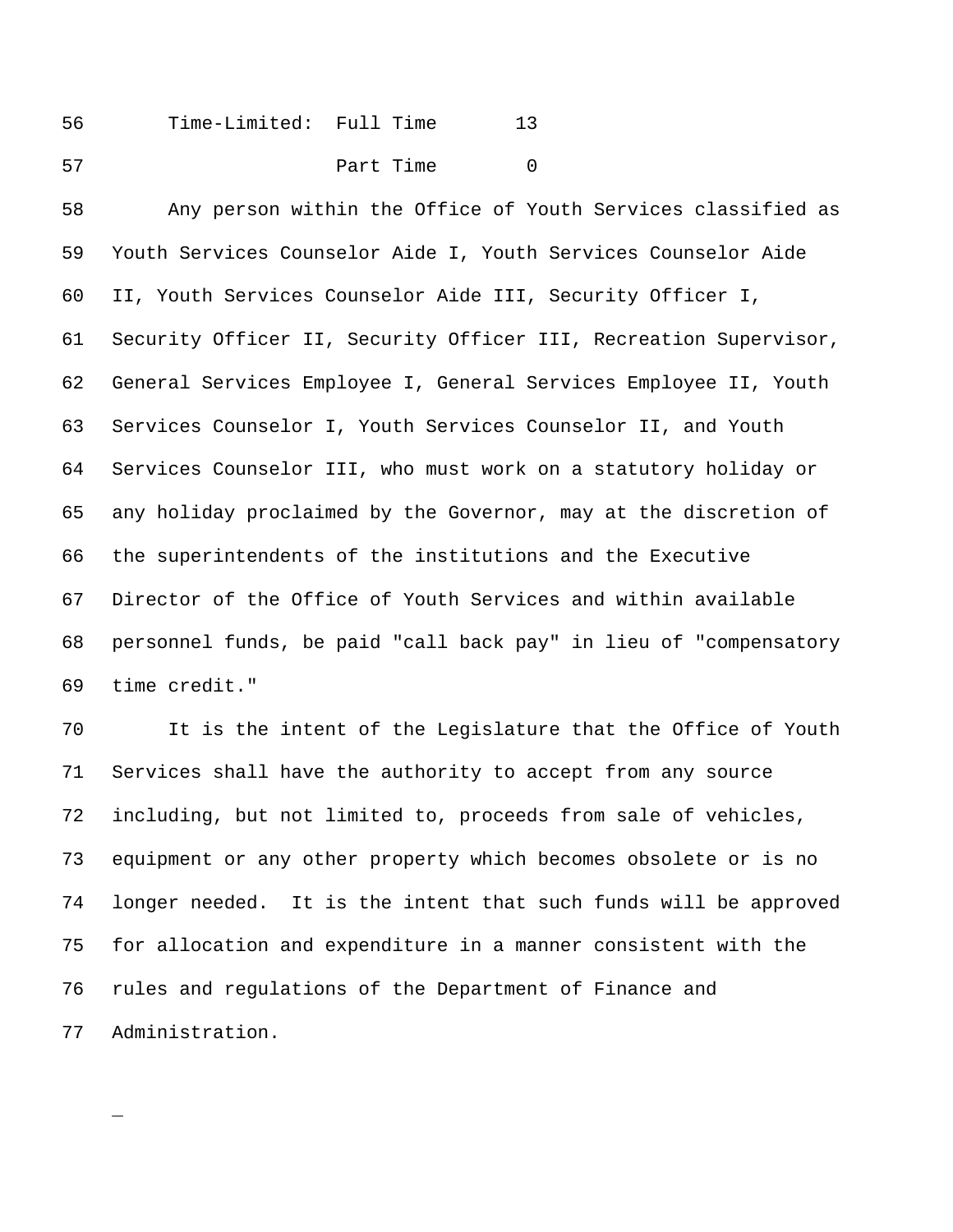| 78 | DIVISION OF FAMILY AND CHILDREN'S SERVICES            |                 |
|----|-------------------------------------------------------|-----------------|
| 79 | MAJOR OBJECTS OF EXPENDITURE:                         |                 |
| 80 | Personal Services:                                    |                 |
| 81 | Salaries, Wages and Fringe Benefits. \$ 25,125,332.00 |                 |
| 82 | Travel and Subsistence                                | 1,325,000.00    |
| 83 | Contractual Services                                  | 14,674,948.00   |
| 84 | Commodities                                           | 575,000.00      |
| 85 | Capital Outlay:                                       |                 |
| 86 | Other Than Equipment                                  | 0.00            |
| 87 | Equipment                                             | 803,071.00      |
| 88 | Subsidies, Loans and Grants 11,039,217.00             |                 |
| 89 | Total \$ 53,542,568.00                                |                 |
| 90 | FUNDING:                                              |                 |
| 91 | General Funds \$                                      | 11,901,406.00   |
| 92 |                                                       |                 |
| 93 |                                                       | 53, 542, 568.00 |
| 94 | AUTHORIZED POSITIONS:                                 |                 |
| 95 | 622<br>Permanent: Full Time                           |                 |
| 96 | Part Time<br>0                                        |                 |
| 97 | Time-Limited: Full Time<br>85                         |                 |
| 98 | Part Time<br>$\mathbf 0$                              |                 |
| 99 | DIVISION OF AGING AND ADULT SERVICES                  |                 |
|    |                                                       |                 |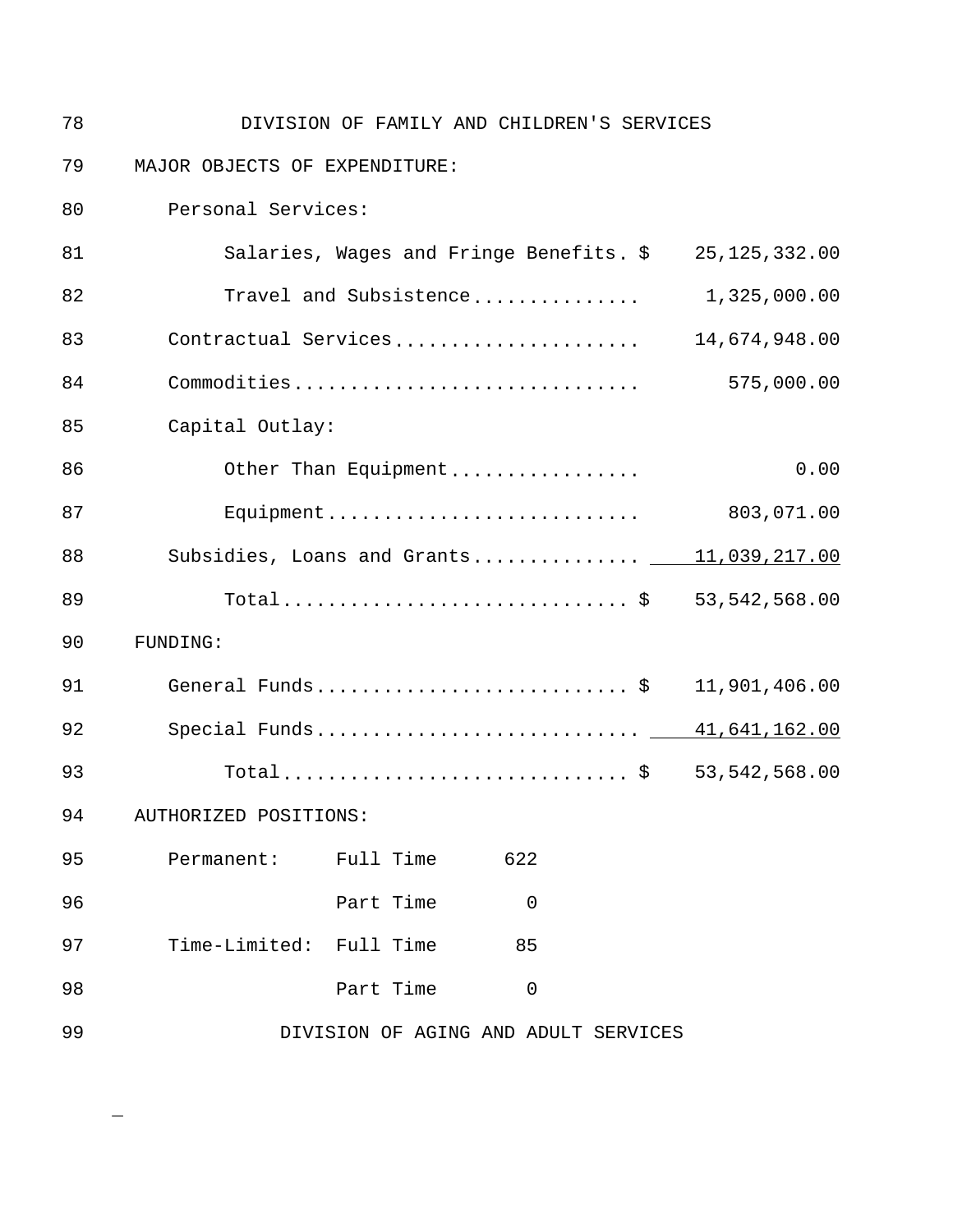100 MAJOR OBJECTS OF EXPENDITURE:

101 Personal Services:

| 102 |                                                                  |           | Salaries, Wages and Fringe Benefits. \$ | 750,513.00                                                  |
|-----|------------------------------------------------------------------|-----------|-----------------------------------------|-------------------------------------------------------------|
| 103 |                                                                  |           | Travel and Subsistence                  | 45,000.00                                                   |
| 104 |                                                                  |           | Contractual Services                    | 135,567.00                                                  |
| 105 |                                                                  |           | Commodities                             | 40,000.00                                                   |
| 106 | Capital Outlay:                                                  |           |                                         |                                                             |
| 107 |                                                                  |           | Other Than Equipment                    | 0.00                                                        |
| 108 |                                                                  |           | Equipment                               | 12,750.00                                                   |
| 109 |                                                                  |           |                                         | Subsidies, Loans and Grants 18,530,996.00                   |
| 110 |                                                                  |           |                                         | Total\$ 19,514,826.00                                       |
| 111 | FUNDING:                                                         |           |                                         |                                                             |
| 112 |                                                                  |           | General Funds\$                         | 483,031.00                                                  |
| 113 |                                                                  |           |                                         | Special Funds 19,031,795.00                                 |
| 114 |                                                                  |           |                                         | 19,514,826.00                                               |
| 115 | AUTHORIZED POSITIONS:                                            |           |                                         |                                                             |
| 116 | Permanent: Full Time                                             |           | 9                                       |                                                             |
| 117 |                                                                  | Part Time | $\mathsf 0$                             |                                                             |
| 118 | Time-Limited:                                                    | Full Time | 8                                       |                                                             |
| 119 |                                                                  | Part Time | 0                                       |                                                             |
| 120 |                                                                  |           |                                         | Of the funds appropriated herein, Seven Million Six Hundred |
| 121 | Fifty Thousand Dollars (\$7,650,000.00) is provided for the Home |           |                                         |                                                             |

 $\overline{\phantom{0}}$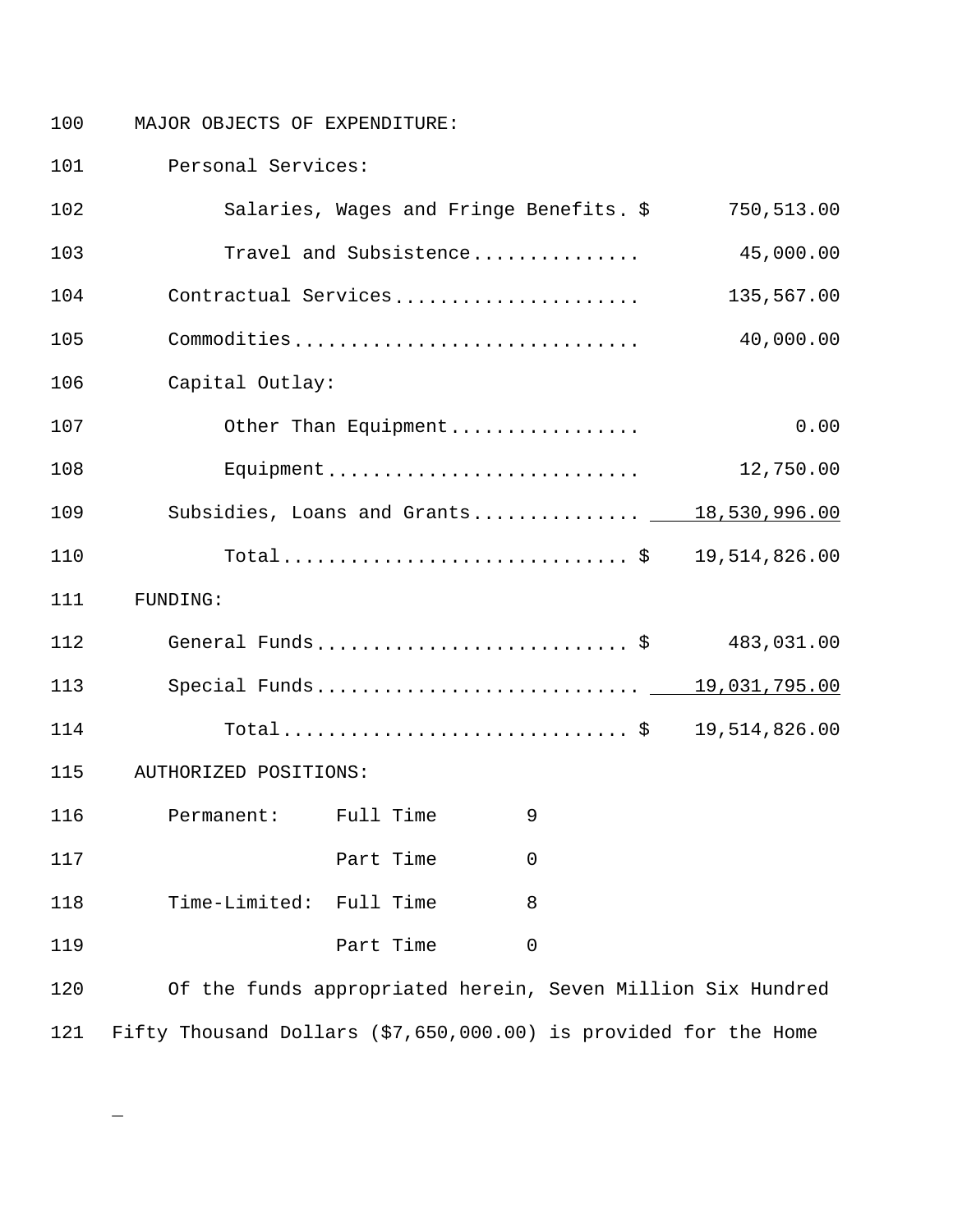122 Delivered Meals Program.

| 123 | DIVISION OF ECONOMIC ASSISTANCE/TEMPORARY ASSISTANCE |                                            |
|-----|------------------------------------------------------|--------------------------------------------|
| 124 | FOR NEEDY FAMILIES (TANF)                            |                                            |
| 125 | MAJOR OBJECTS OF EXPENDITURE:                        |                                            |
| 126 | Personal Services:                                   |                                            |
| 127 | Salaries, Wages and Fringe Benefits. \$              | 51,839,429.00                              |
| 128 | Travel and Subsistence                               | 800,000.00                                 |
| 129 | Contractual Services                                 | 33,003,447.00                              |
| 130 | Commodities                                          | 1,000,000.00                               |
| 131 | Capital Outlay:                                      |                                            |
| 132 | Other Than Equipment                                 | 0.00                                       |
| 133 | Equipment                                            | 4,000,000.00                               |
| 134 | Subsidies, Loans and Grants 74,286,324.00            |                                            |
| 135 | Total\$ 164,929,200.00                               |                                            |
| 136 | FUNDING:                                             |                                            |
| 137 | General Funds\$ 42,105,001.00                        |                                            |
| 138 | Special Funds 122,824,199.00                         |                                            |
| 139 |                                                      | $\ldots$ , $\frac{164,929,200.00}{\ldots}$ |
| 140 | AUTHORIZED POSITIONS:                                |                                            |
| 141 | 1,514<br>Permanent:<br>Full Time                     |                                            |
| 142 | Part Time<br>$\mathbf 0$                             |                                            |
| 143 | Time-Limited: Full Time<br>254                       |                                            |

 $\overline{\phantom{0}}$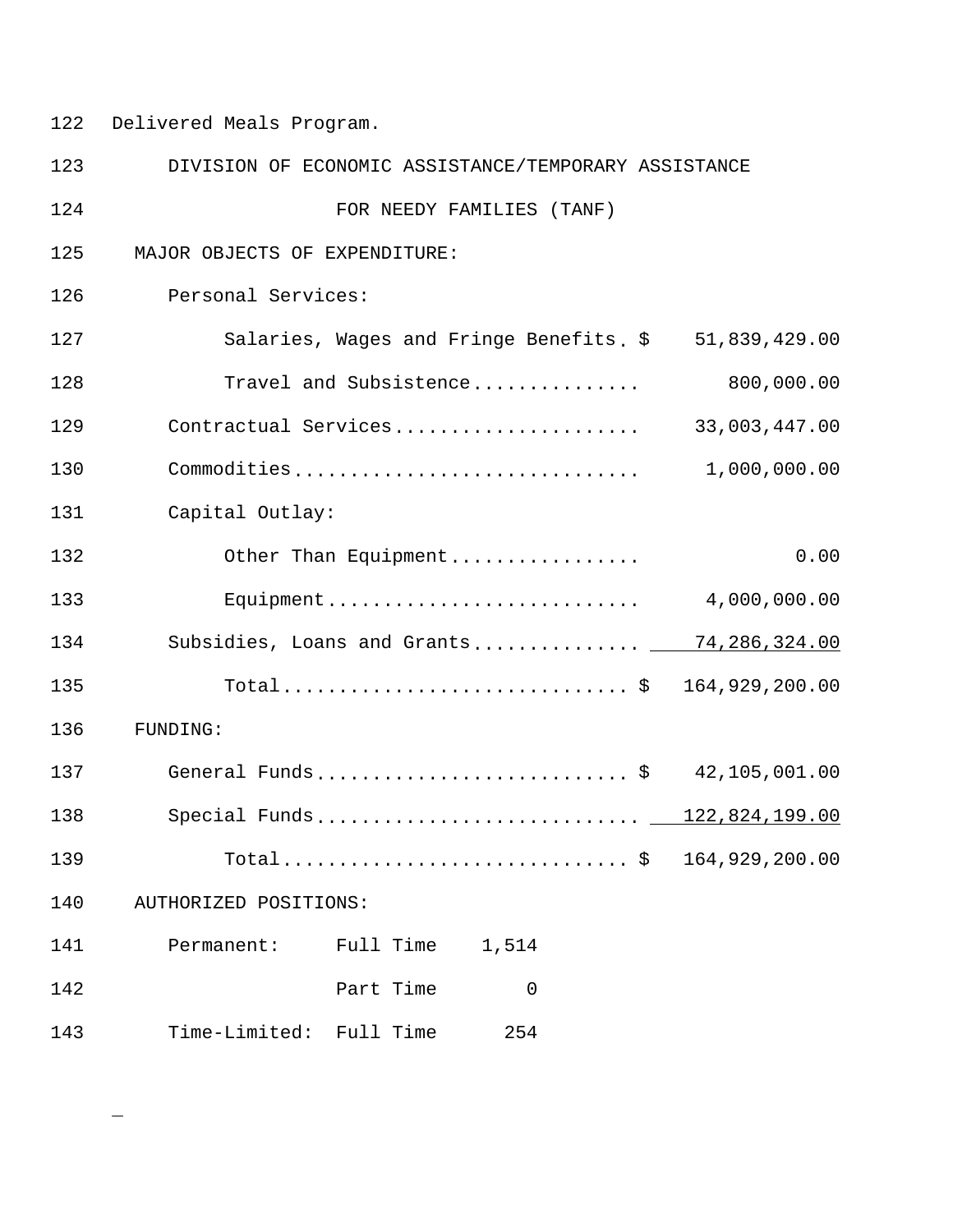| 144 |                               | Part Time | 3                                       |                                           |      |
|-----|-------------------------------|-----------|-----------------------------------------|-------------------------------------------|------|
| 145 |                               |           | DIVISION OF CHILD SUPPORT ENFORCEMENT   |                                           |      |
| 146 | MAJOR OBJECTS OF EXPENDITURE: |           |                                         |                                           |      |
| 147 | Personal Services:            |           |                                         |                                           |      |
| 148 |                               |           | Salaries, Wages and Fringe Benefits. \$ | 19,922,511.00                             |      |
| 149 |                               |           | Travel and Subsistence                  | 393,585.00                                |      |
| 150 | Contractual Services          |           |                                         | 7,662,244.00                              |      |
| 151 | Commodities                   |           |                                         | 264,751.00                                |      |
| 152 | Capital Outlay:               |           |                                         |                                           |      |
| 153 |                               |           | Other Than Equipment                    |                                           | 0.00 |
| 154 |                               |           | Equipment                               | 420, 217.00                               |      |
| 155 |                               |           |                                         | Subsidies, Loans and Grants 19,518,222.00 |      |
| 156 |                               |           |                                         | 38,181,530.00                             |      |
| 157 | <b>FUNDING:</b>               |           |                                         |                                           |      |
| 158 |                               |           |                                         | General Funds\$ 4,559,255.00              |      |
| 159 |                               |           |                                         | Special Funds 33,622,275.00               |      |
| 160 |                               |           | $Total$                                 | 38,181,530.00<br>\$                       |      |
| 161 | AUTHORIZED POSITIONS:         |           |                                         |                                           |      |
| 162 | Permanent:                    | Full Time | 367                                     |                                           |      |
| 163 |                               | Part Time | $\mathbf 0$                             |                                           |      |
| 164 | Time-Limited: Full Time       |           | 268                                     |                                           |      |
| 165 |                               | Part Time | $\mathbf 0$                             |                                           |      |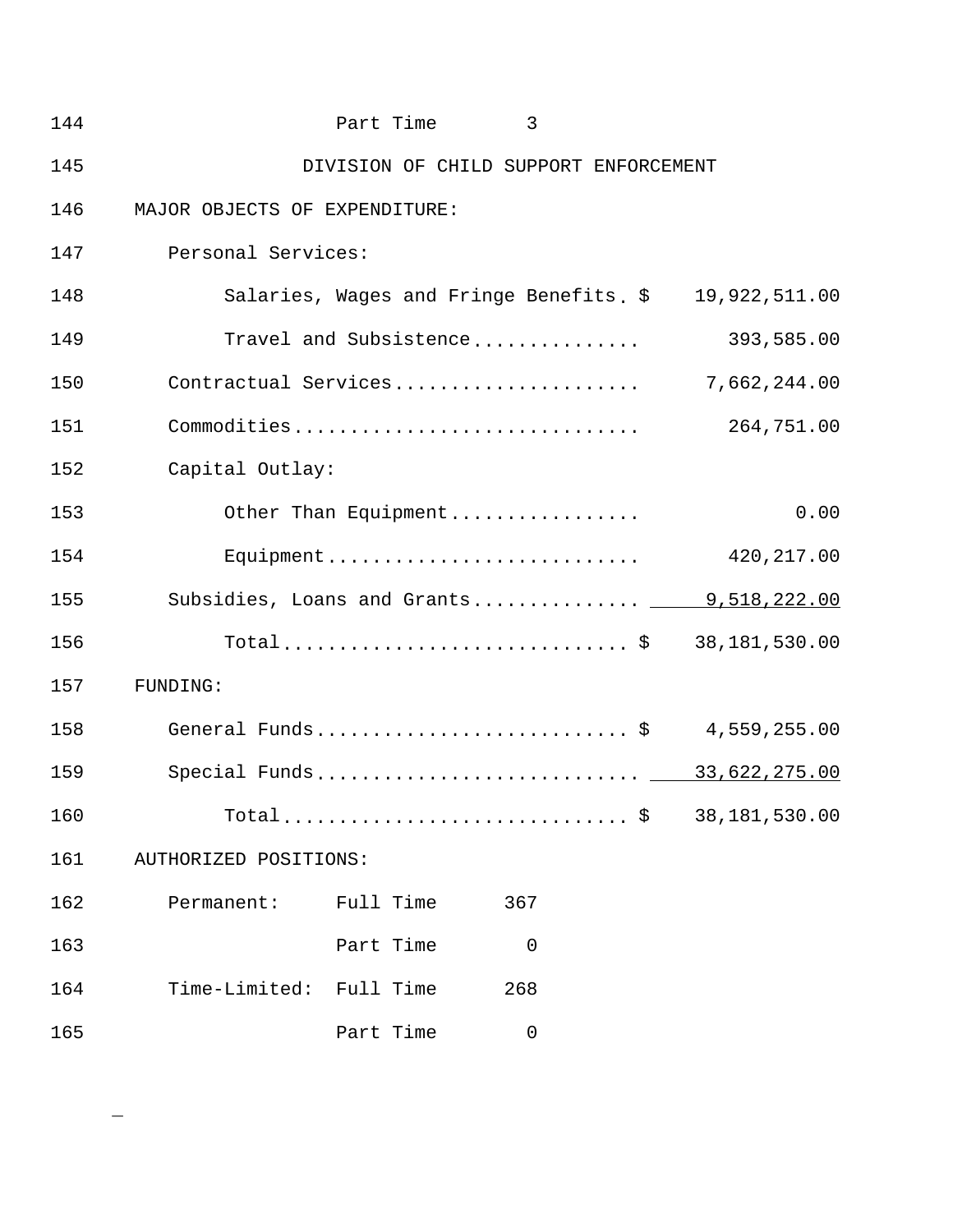| 166 |                               |           | DIVISION OF COMMUNITY SERVICES          |                                           |
|-----|-------------------------------|-----------|-----------------------------------------|-------------------------------------------|
| 167 | MAJOR OBJECTS OF EXPENDITURE: |           |                                         |                                           |
| 168 | Personal Services:            |           |                                         |                                           |
| 169 |                               |           | Salaries, Wages and Fringe Benefits. \$ | 539,924.00                                |
| 170 |                               |           | Travel and Subsistence                  | 27,422.00                                 |
| 171 |                               |           | Contractual Services                    | 315,461.00                                |
| 172 |                               |           | Commodities                             | 30,000.00                                 |
| 173 | Capital Outlay:               |           |                                         |                                           |
| 174 |                               |           | Other Than Equipment                    | 0.00                                      |
| 175 |                               |           | Equipment                               | 7,000.00                                  |
| 176 |                               |           |                                         | Subsidies, Loans and Grants 16,357,783.00 |
| 177 |                               |           |                                         | Total\$ 17,277,590.00                     |
| 178 | FUNDING:                      |           |                                         |                                           |
| 179 |                               |           | General Funds\$                         | 0.00                                      |
| 180 |                               |           |                                         | Special Funds 17,277,590.00               |
| 181 |                               |           | $Total$ \$                              | 17, 277, 590.00                           |
| 182 | AUTHORIZED POSITIONS:         |           |                                         |                                           |
| 183 | Permanent:                    | Full Time | 10                                      |                                           |
| 184 |                               | Part Time | $\overline{0}$                          |                                           |
| 185 | Time-Limited: Full Time       |           | 3                                       |                                           |
| 186 |                               | Part Time | $\overline{0}$                          |                                           |
| 187 |                               |           | DIVISION OF SUPPORT SERVICES            |                                           |

 $\qquad \qquad -$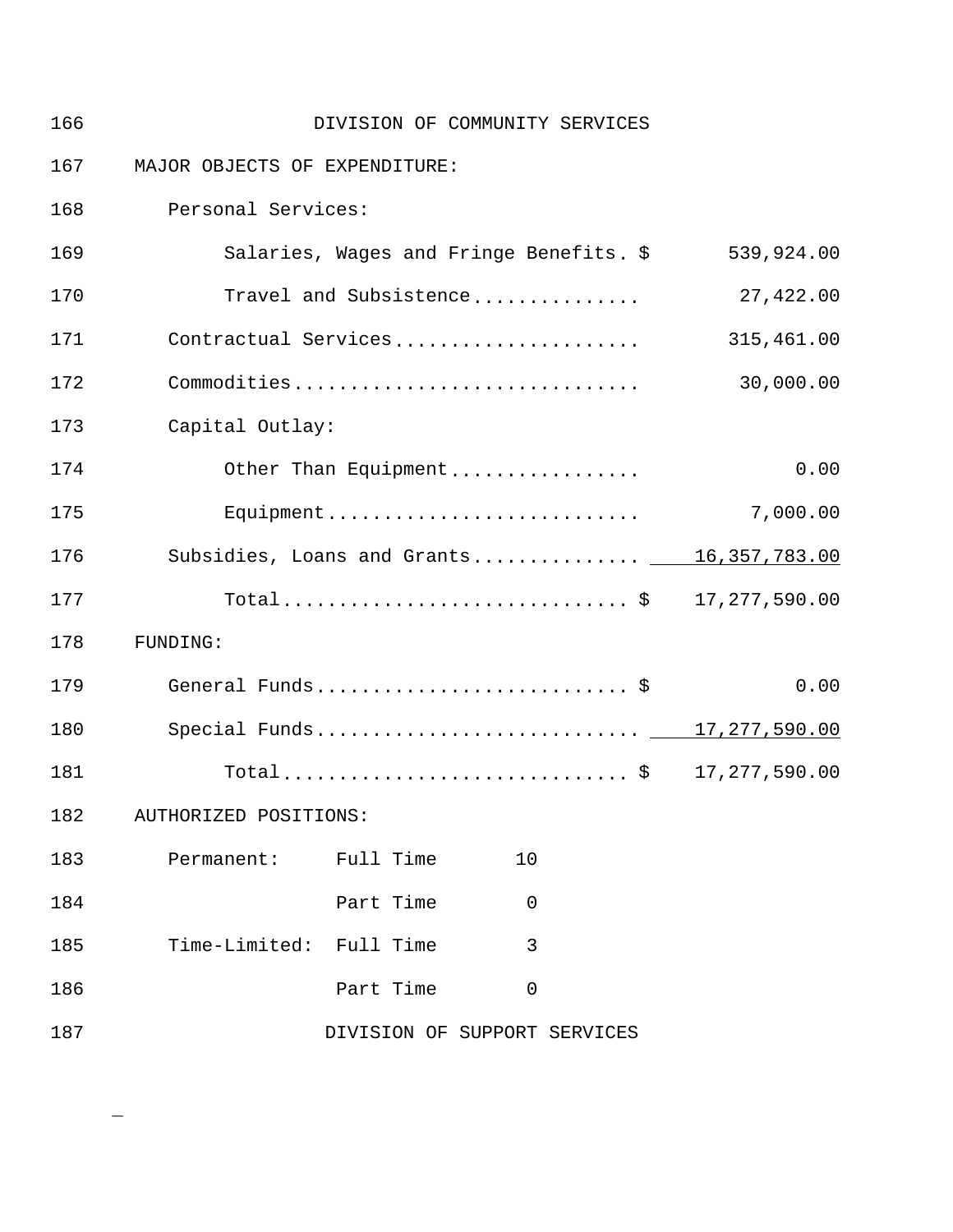$\overline{\phantom{0}}$ 

188 MAJOR OBJECTS OF EXPENDITURE:

189 Personal Services:

| 190 |                               | Salaries, Wages and Fringe Benefits. \$ |                                     | 9,919,848.00                          |
|-----|-------------------------------|-----------------------------------------|-------------------------------------|---------------------------------------|
| 191 |                               | Travel and Subsistence                  |                                     | 136, 274.00                           |
| 192 | Contractual Services          |                                         |                                     | 2,569,290.00                          |
| 193 | Commodities                   |                                         |                                     | 287,519.00                            |
| 194 | Capital Outlay:               |                                         |                                     |                                       |
| 195 |                               | Other Than Equipment                    |                                     | 0.00                                  |
| 196 |                               | Equipment                               |                                     | 180,116.00                            |
| 197 |                               |                                         |                                     | Subsidies, Loans and Grants 55,763.00 |
| 198 |                               |                                         |                                     | Total\$ 13,148,810.00                 |
| 199 | FUNDING:                      |                                         |                                     |                                       |
| 200 | General Funds\$               |                                         |                                     | 3,708,282.00                          |
| 201 |                               |                                         |                                     |                                       |
| 202 |                               |                                         |                                     | 13, 148, 810.00                       |
| 203 | AUTHORIZED POSITIONS:         |                                         |                                     |                                       |
| 204 | Permanent: Full Time          |                                         | 213                                 |                                       |
| 205 |                               | Part Time                               | $\overline{0}$                      |                                       |
| 206 | Time-Limited: Full Time       |                                         | 37                                  |                                       |
| 207 |                               | Part Time                               | 0                                   |                                       |
| 208 |                               |                                         | SOCIAL SERVICES BLOCK GRANT PROGRAM |                                       |
| 209 | MAJOR OBJECTS OF EXPENDITURE: |                                         |                                     |                                       |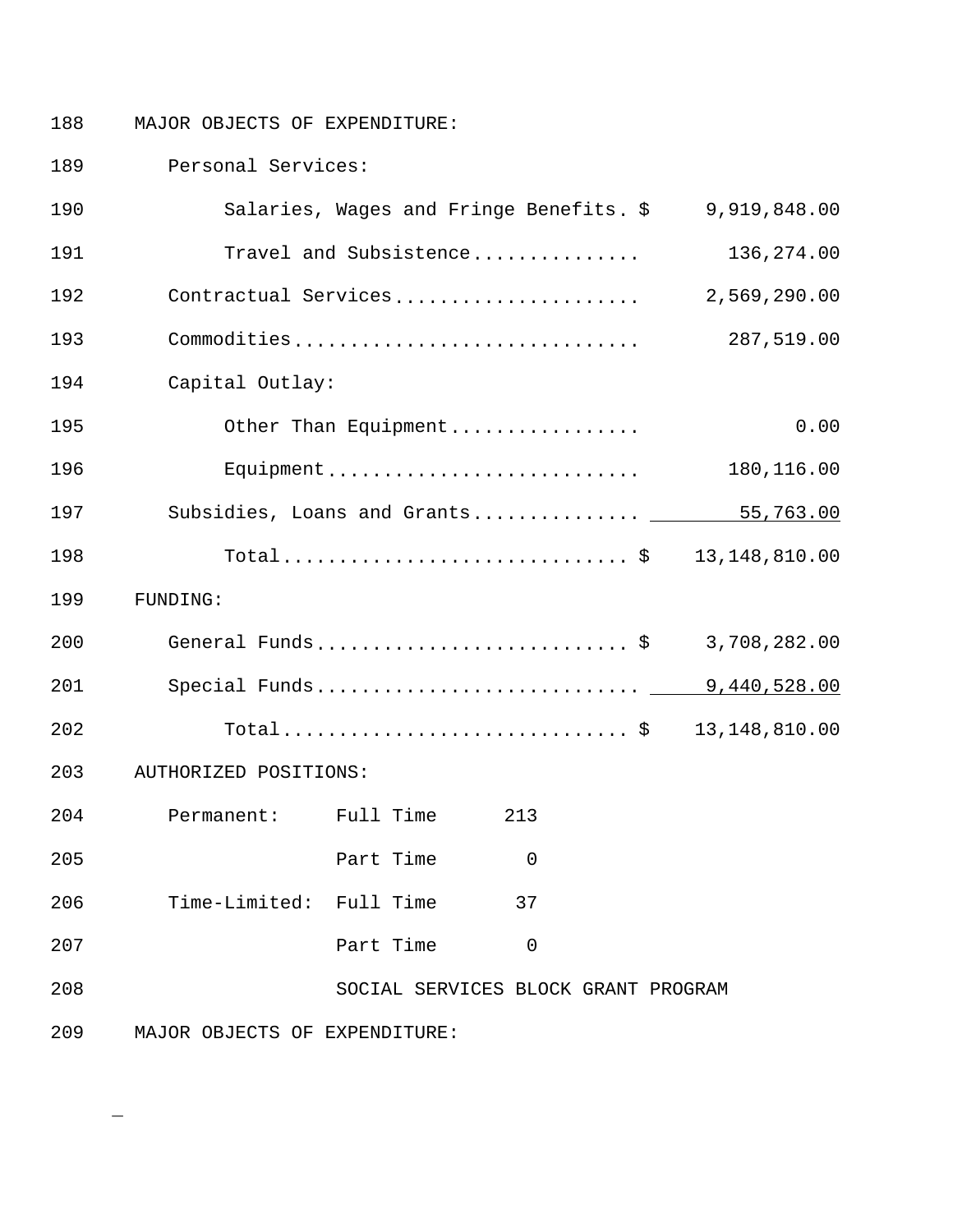210 Personal Services:

| 211 |                                                                |           | Salaries, Wages and Fringe Benefits. \$                | 135,384.00                                |
|-----|----------------------------------------------------------------|-----------|--------------------------------------------------------|-------------------------------------------|
| 212 |                                                                |           | Travel and Subsistence                                 | 5,000.00                                  |
| 213 |                                                                |           | Contractual Services                                   | 172,375.00                                |
| 214 |                                                                |           | Commodities                                            | 4,700.00                                  |
| 215 | Capital Outlay:                                                |           |                                                        |                                           |
| 216 |                                                                |           | Other Than Equipment                                   | 0.00                                      |
| 217 |                                                                |           | Equipment                                              | 5,000.00                                  |
| 218 |                                                                |           |                                                        | Subsidies, Loans and Grants 25,483,891.00 |
| 219 |                                                                |           |                                                        | Total\$ 25,806,350.00                     |
| 220 | FUNDING:                                                       |           |                                                        |                                           |
| 221 |                                                                |           | General Funds\$                                        | 0.00                                      |
| 222 |                                                                |           |                                                        | Special Funds 25,806,350.00               |
| 223 |                                                                |           |                                                        | Total\$ 25,806,350.00                     |
| 224 | AUTHORIZED POSITIONS:                                          |           |                                                        |                                           |
| 225 | Permanent: Full Time                                           |           | 1                                                      |                                           |
| 226 |                                                                | Part Time | 0                                                      |                                           |
| 227 | Time-Limited: Full Time                                        |           | 2                                                      |                                           |
| 228 |                                                                | Part Time | $\mathbf 0$                                            |                                           |
| 229 |                                                                |           | Of the funds authorized herein to be expended from the |                                           |
| 230 | Subsidies, Loans and Grants Major Object of Expenditure of the |           |                                                        |                                           |
| 231 | Social Services Block Grant Program, a minimum of Two Million  |           |                                                        |                                           |

 $\overline{\phantom{0}}$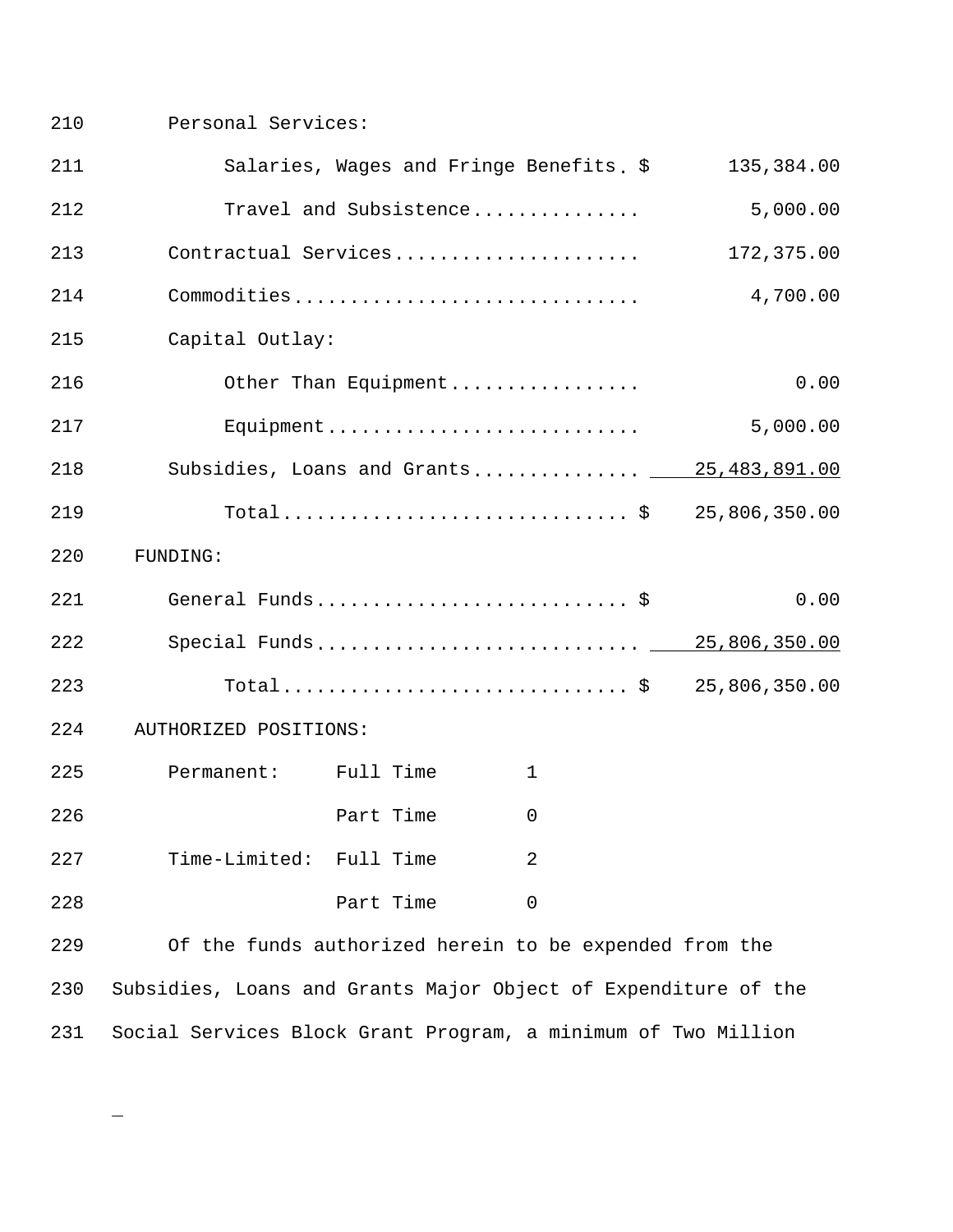| 232 | Dollars (\$2,000,000.00) shall be allocated to the Office of Youth |                |
|-----|--------------------------------------------------------------------|----------------|
| 233 | Services to be used in the Community Services Program.             |                |
| 234 | OFFICE FOR CHILDREN AND YOUTH                                      |                |
| 235 | MAJOR OBJECTS OF EXPENDITURE:                                      |                |
| 236 | Personal Services:                                                 |                |
| 237 | Salaries, Wages and Fringe Benefits. \$                            | 1,117,764.00   |
| 238 | Travel and Subsistence                                             | 25,000.00      |
| 239 | Contractual Services                                               | 800,000.00     |
| 240 | Commodities                                                        | 125,000.00     |
| 241 | Capital Outlay:                                                    |                |
| 242 | Other Than Equipment                                               | 0.00           |
| 243 | Equipment                                                          | 500,000.00     |
| 244 | Subsidies, Loans and Grants 42,715,058.00                          |                |
| 245 | Total\$ 45,282,822.00                                              |                |
| 246 | FUNDING:                                                           |                |
| 247 | General Funds \$                                                   | 3, 264, 269.00 |
| 248 | Special Funds                                                      | 42,018,553.00  |
| 249 |                                                                    | 45,282,822.00  |
| 250 | AUTHORIZED POSITIONS:                                              |                |
| 251 | Permanent:<br>Full Time<br>14                                      |                |
| 252 | Part Time<br>$\mathbf 0$                                           |                |
| 253 | Time-Limited: Full Time<br>7                                       |                |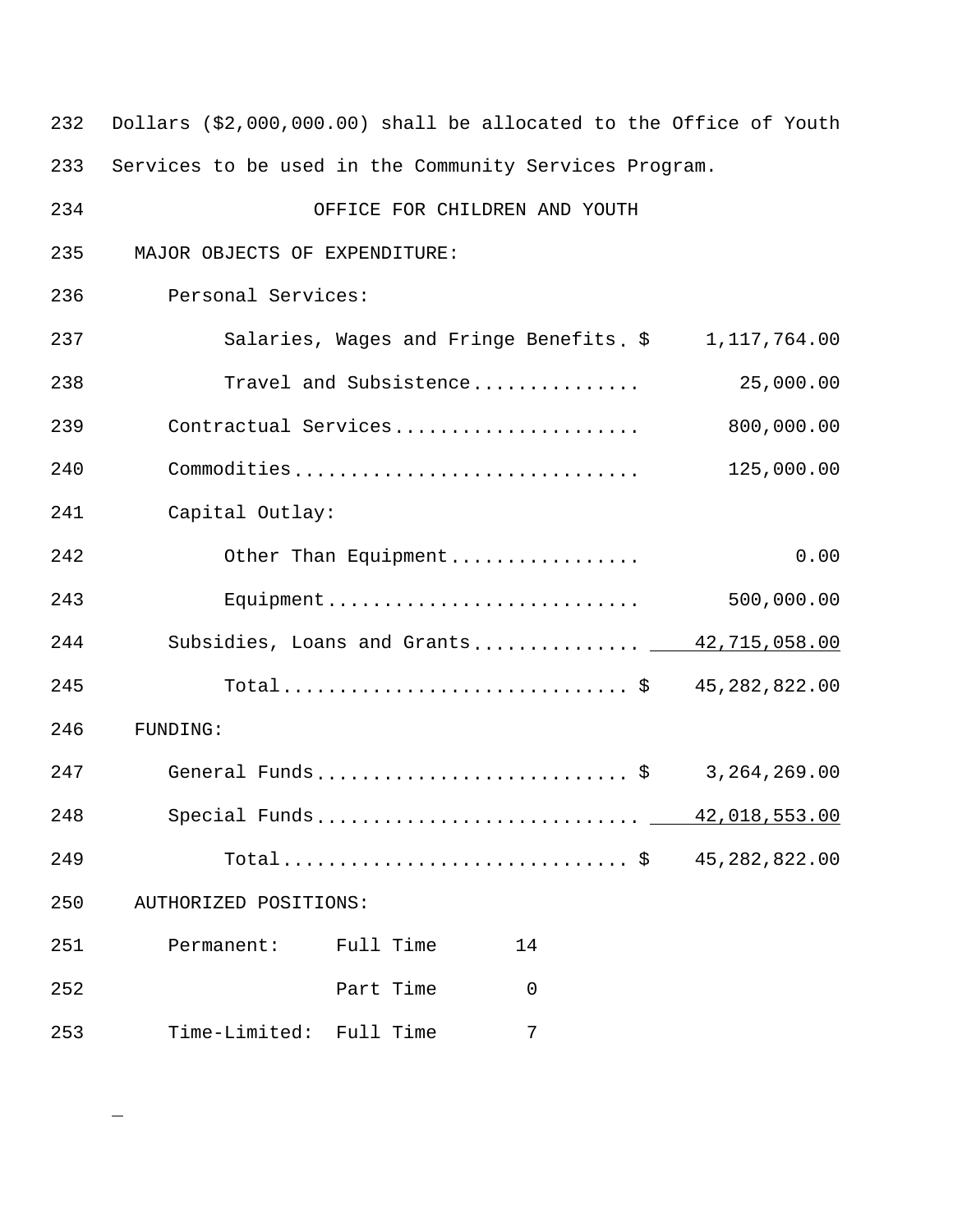254 Part Time 0 With the funds herein appropriated, it is the intention of the Legislature that it shall be the agency's responsibility to make certain that funds required to be appropriated for "Personal Services" for Fiscal Year 2003 do not exceed Fiscal Year 2002 funds appropriated for that purpose, unless programs or positions are added to the agency's Fiscal Year 2003 budget by the Mississippi Legislature. Based on data provided by the Legislative Budget Office, the State Personnel Board shall determine and publish the projected annual cost to fully fund all appropriated positions in compliance with the provisions of this act. It shall be the responsibility of the agency head to insure that no single personnel action increases this projected annual cost and/or the Fiscal Year 2002 appropriation for "Personal Services" when annualized. If, at the end of any calendar month, the State Personnel Board determines that the agency has taken action(s) which would cause the agency to exceed this projected annual cost or the Fiscal Year 2002 "Personal Services" appropriated level, when annualized, then only those actions which reduce the projected annual cost and/or the appropriation requirement will be processed by the State Personnel Board until such time as the requirements of this provision are met.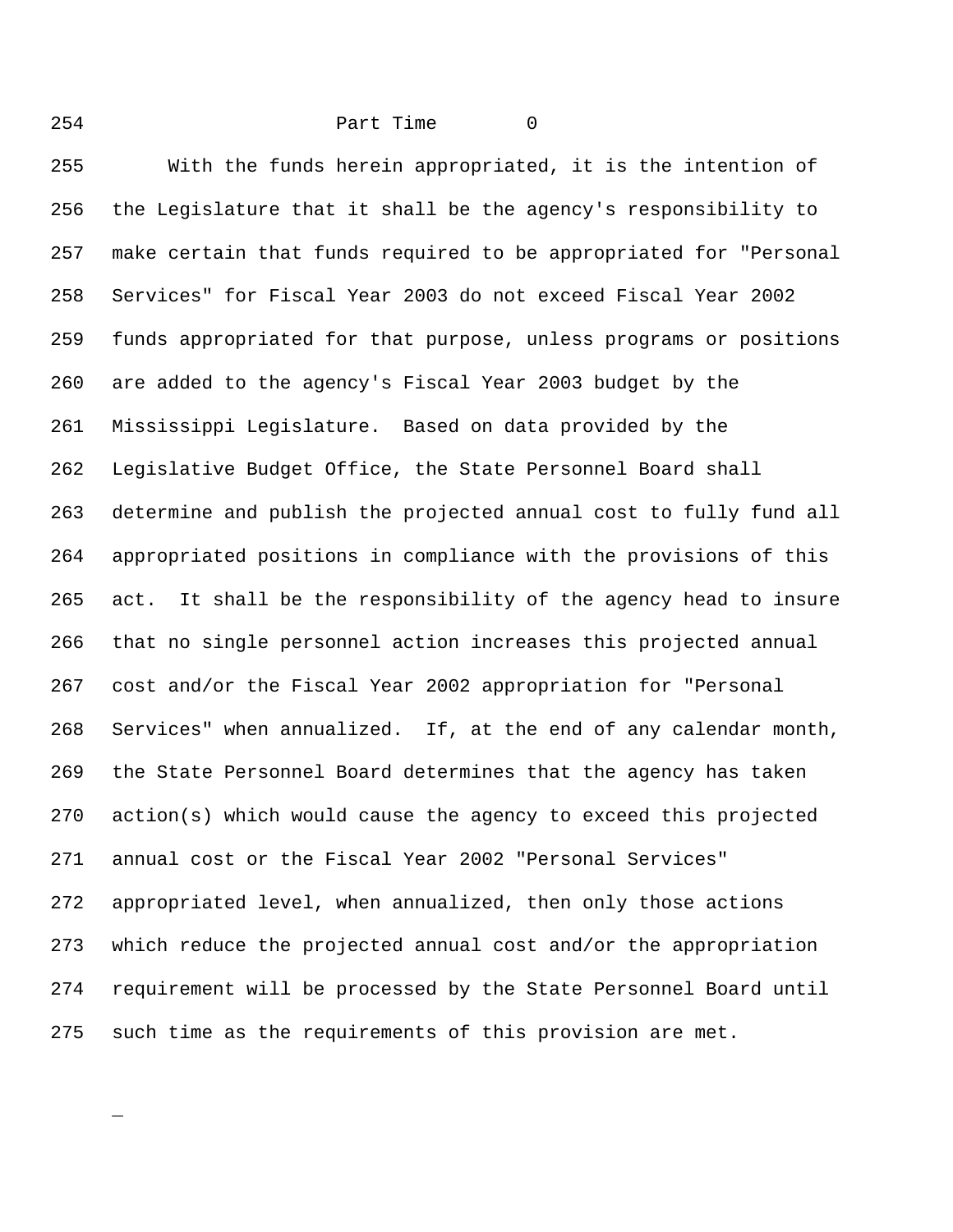It is the intention of the Legislature that the Executive Director of the Department of Human Services may transfer between the various divisions authorized herein both funds and positions not to exceed ten percent (10%) of the receiving division consistent with the provisions of Section 1 of this act. Provided, however, that no county office positions shall be transferred to any regional office or to the state office. The Executive Director of the Department of Human Services shall submit written justification for the transfer to the Legislative Budget Office and the Department of Finance and Administration on or before the fifteenth of the month prior to the effective date of the transfer. It is further the intention of the Legislature that any transfers made under the provisions of this paragraph shall be of an emergency nature and that in no case shall the transfers be made which substantially alter the legislative intent for the various divisions or offices as set forth in the original appropriations made under this act.

 Any transfers within major object of expenditure within each specific budget or escalations shall be made in accordance with the terms, conditions and procedures established by law.

 No general funds authorized to be expended herein shall be used to replace federal funds and/or other special funds which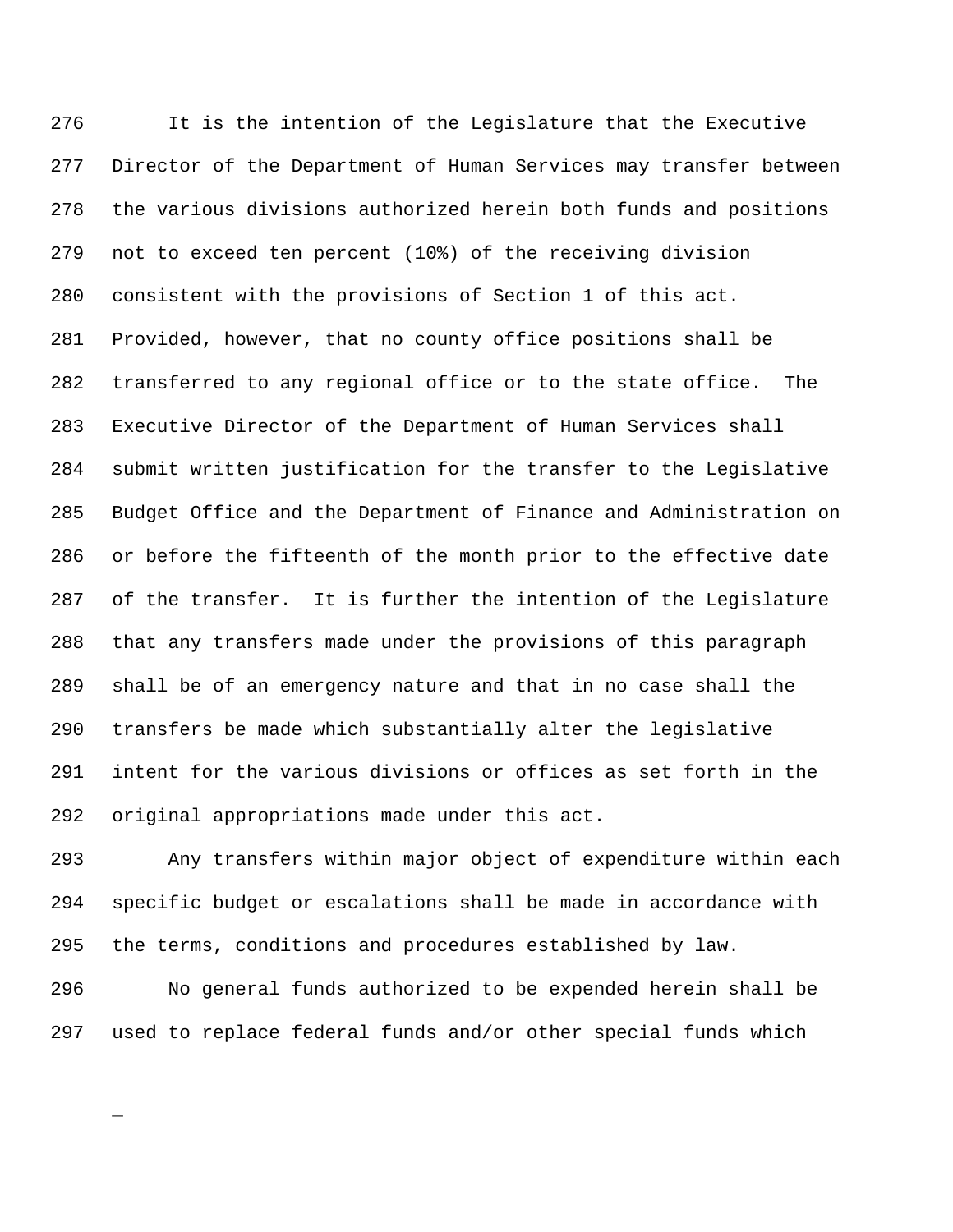are being used for salaries authorized under the provisions of this act and which are withdrawn and no longer available.

 Unless expressly authorized herein by the Legislature, no funds appropriated to be expended for travel and subsistence shall be expended to pay expenses incurred by more than six (6) employees or other representatives of the agency for attending the same out-of-state conference, seminar or workshop; however, such funds may be expended for expenses incurred by more than six (6) employees or other representatives for attendance at the same conference, seminar or workshop (a) if attendance is required in order to maintain professional certification or licensure, which certification or licensure is required by the employees' job descriptions or by law, or (b) if such expenditure has received the prior written approval of the Department of Finance and Administration.

 SECTION 6. Of the funds appropriated in Section 2, Two Million Eighty-six Thousand Six Hundred Eighty-three Dollars (\$2,086,683.00) is provided for the support of a contract with the Department of Education, Industrial Training Program for the training of TANF clients.

 These funds shall be transferred to the Mississippi Department of Education Industrial Training budget and shall be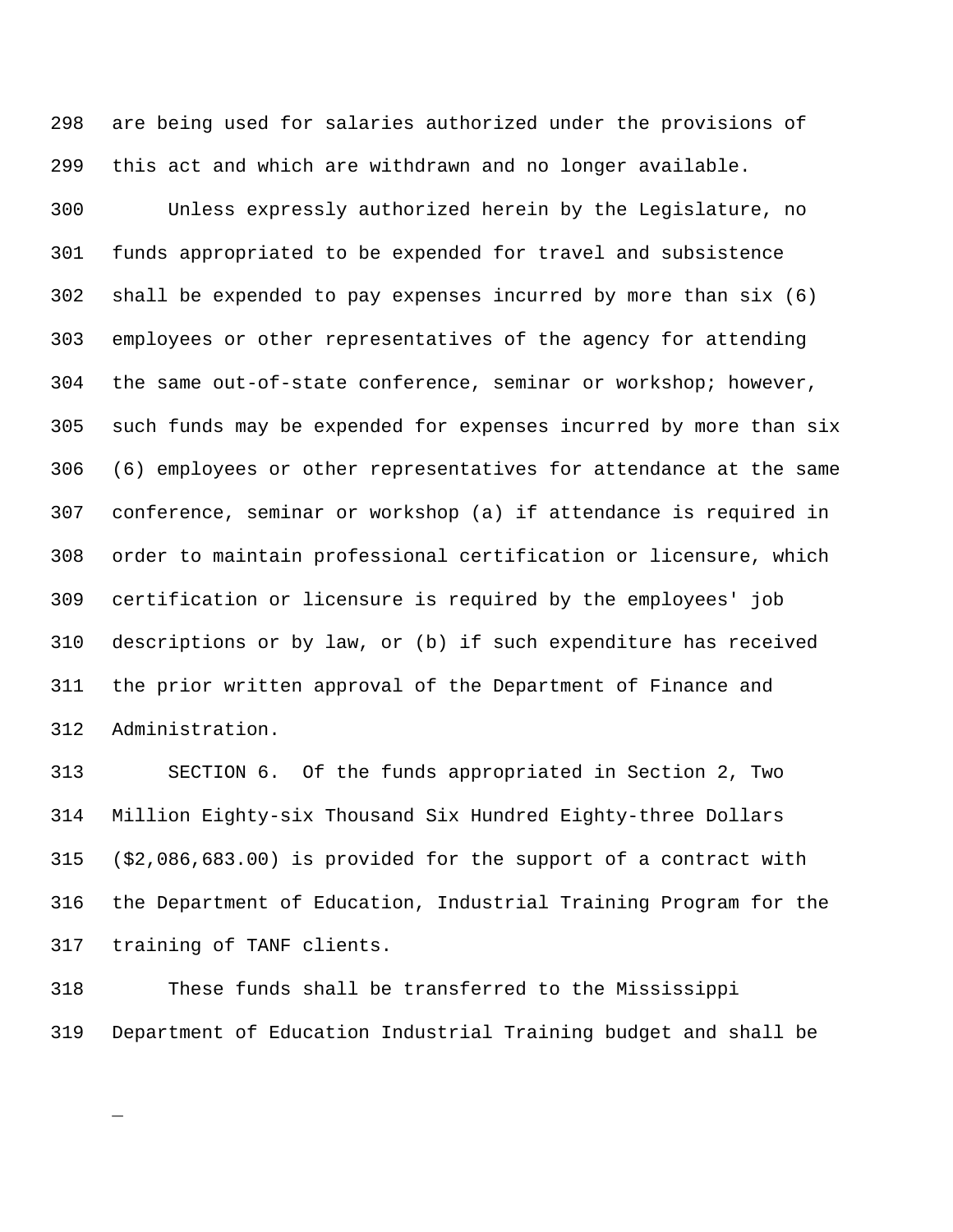expended in accordance with Sections 37-31-103 through 37-31-111, Mississippi Code of 1972. Training will be conducted in the areas outlined in Section 37-31-103(2) for TANF recipients. The terms and provisions for program operation will be established through a nonfinancial agreement between the Mississippi Department of Education and the Mississippi Department of Human Services. This nonfinancial agreement will be initiated by the Mississippi Department of Education, Office of Vocational and Technical Education in accordance with current laws, rules and regulations as approved by the Mississippi State Board of Education.

 Identification, eligibility, certification, enrollment, follow-up, performance standards and sanction liabilities of the TANF clients will be the sole responsibility of the Department of Human Services.

 SECTION 7. It is the intention of the Legislature that the Executive Director of the Department of Human Services shall make a complete report to the Joint Legislative Budget Committee and the Department of Finance and Administration no later than October 15, 2001, concerning the distribution of the funds provided in the Social Services Block Grant. This report shall contain data from the two (2) previous fiscal years for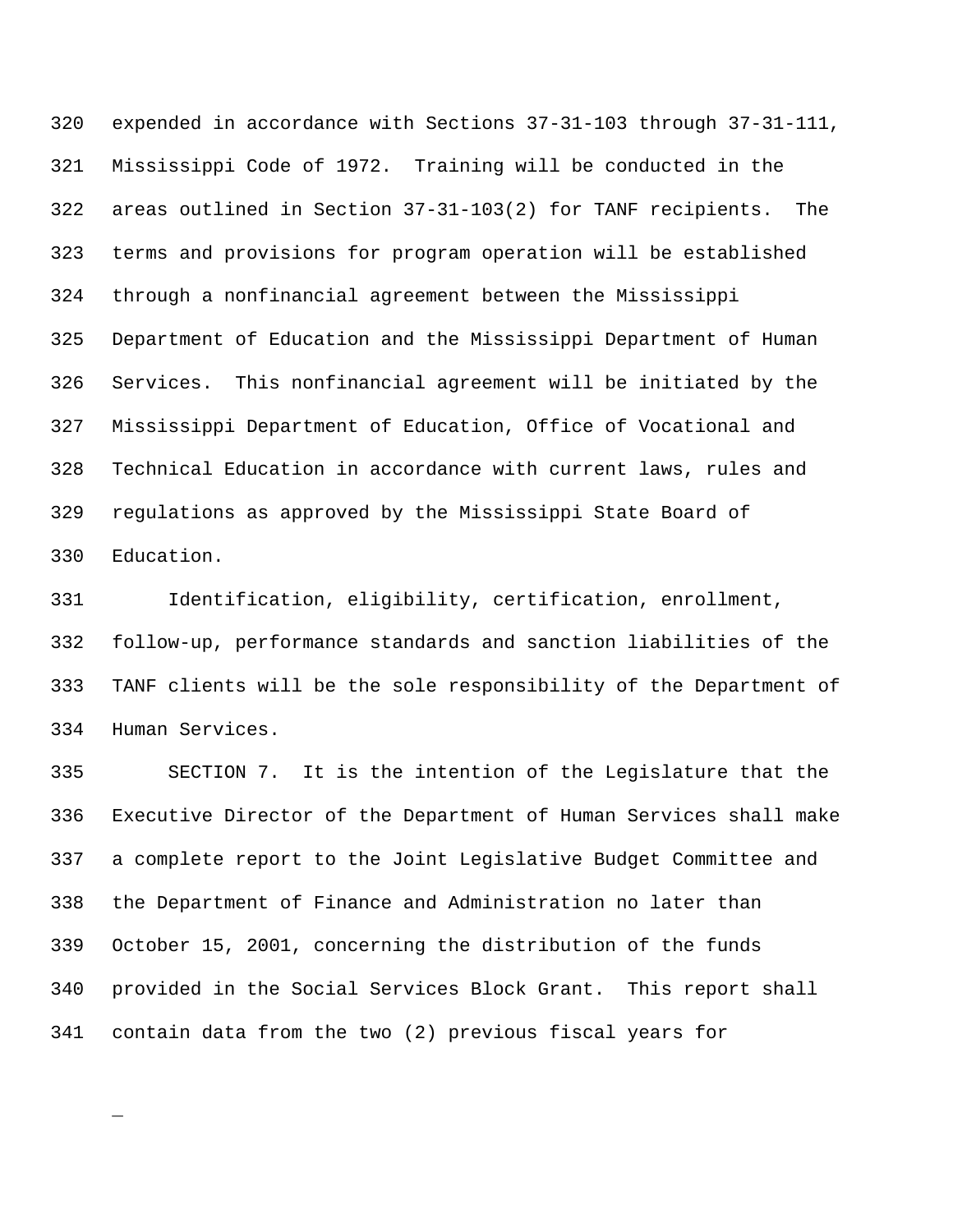comparison purposes. The two (2) previous fiscal years along with new distribution of funds shall be presented side by side with a column showing the differences between the previous fiscal year and the new distribution of funds.

 SECTION 8. Of the funds appropriated under the provisions of Sections 1 and 2, and authorized for expenditure in Section 5, the amount of One Hundred Fifty Thousand Dollars (\$150,000.00) is provided for the support of the Jackson State University - Continuing Education Learning Center.

 SECTION 9. None of the funds appropriated under the provisions of Sections 1 and 2 shall be used to pay any contractor that is not a successful bidder for genetic paternity testing services bid by the Department of Human Services.

 SECTION 10. Of the funds appropriated in Section 2, One Million Dollars (\$1,000,000.00) shall be transferred to the Department of Health, Child Care Licensure Program from the Child Care Development Fund or other appropriate special fund. These funds are to be transferred to the Board of Health no later than July 31, 2001. The Department of Health shall make a complete accounting to the Department of Human Services detailing the uses of these funds in accordance with federal and state regulations. SECTION 11. It is the intention of the Legislature that the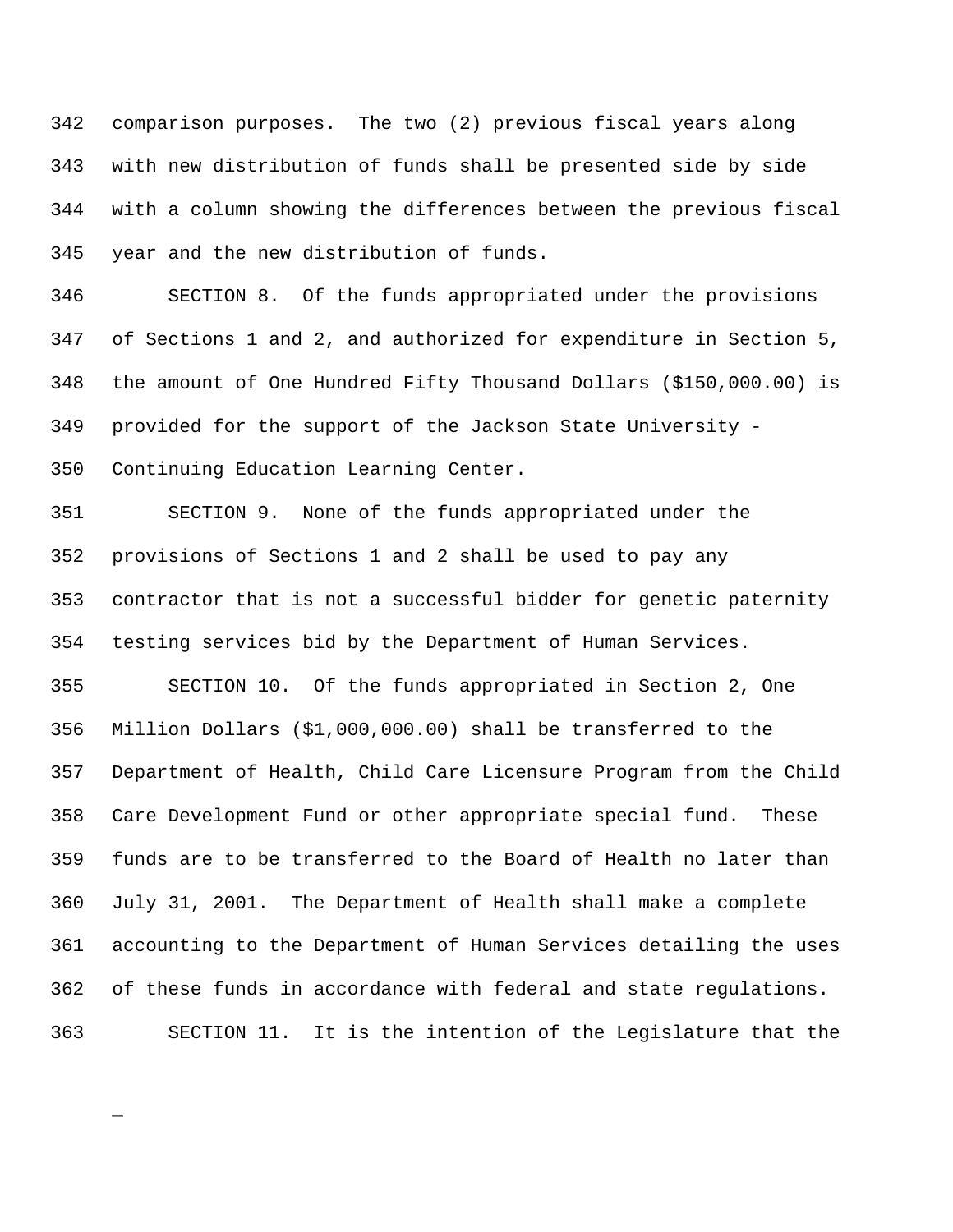Department of Human Services contract with the Department of Health to operate the School Nurse Teen Pregnancy Prevention Pilot Program as described in House Bill No. 766 of the 1997 Legislative Session, in compliance with all applicable TANF federal and state regulations.

 SECTION 12. It is the intent of the Legislature that the Department of Human Services have authority to escalate the various budgets only in the major objects of Contractual Services and Subsidies and only with the approval of the State Fiscal Officer, from special funds collected or available from the TANF (Temporary Assistance for Needy Families) Grant, in the current or any prior fiscal year, not to exceed Seventy-one Million Dollars (\$71,000,000.00). Upon such approval, the Department of Human Services may expend such funds in the manner authorized by law.

 The Executive Director of the Department of Human Services shall submit to the Department of Finance and Administration a certified statement providing a detailed explanation for any escalation and an assessment of the impact on the agency's General Fund budget for the three (3) fiscal years following the fiscal year in which the escalation is requested. A copy of this submission shall be sent to the Legislative Budget Office.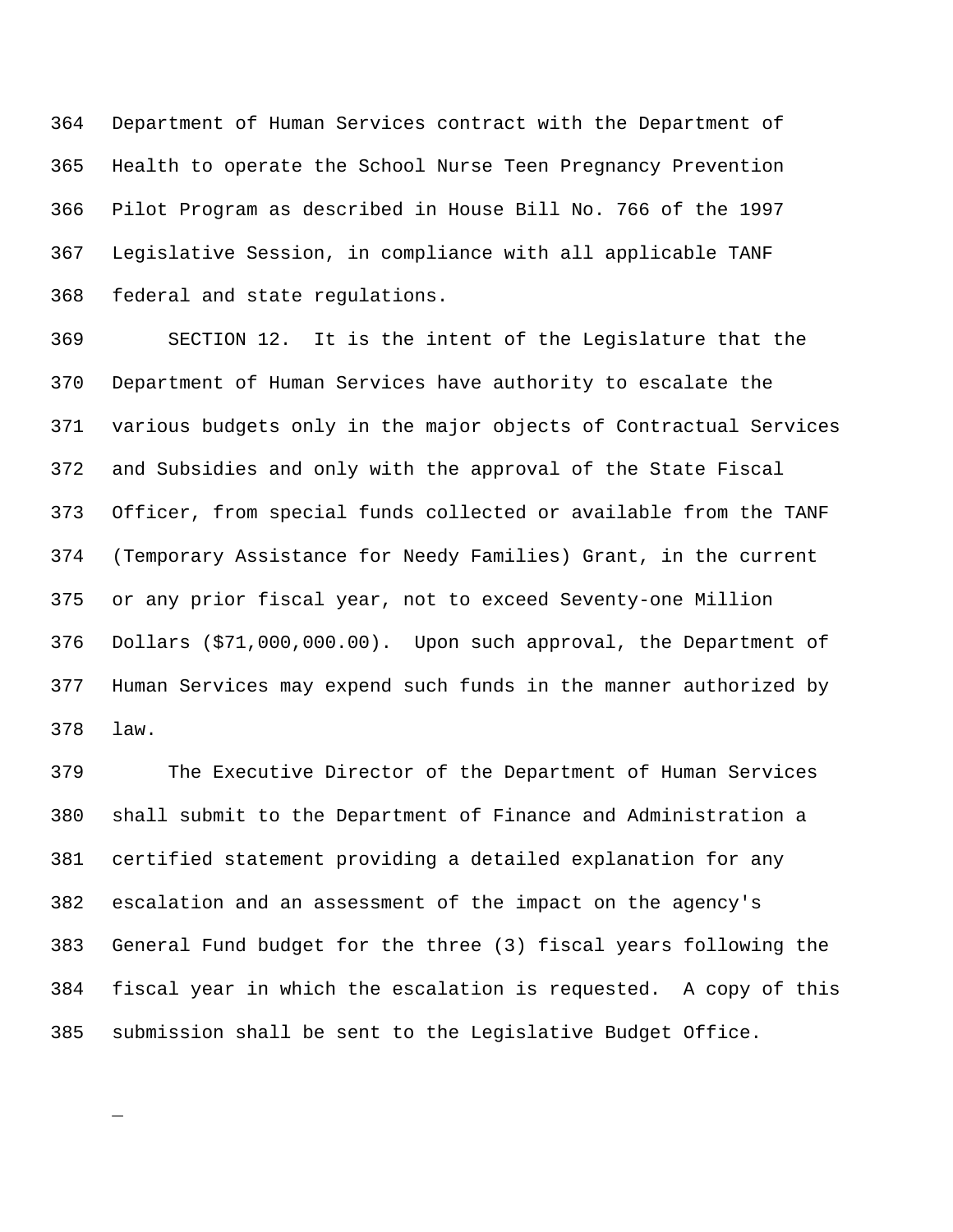SECTION 13. Of the funds appropriated in Section 2, One Million Two Hundred Thousand Dollars (\$1,200,000.00) of TANF (Temporary Assistance for Needy Families) federal funds shall be transferred to the Office of the Attorney General for the purpose of subgranting with entities which will develop and implement programs that serve unmet needs of "at risk" youth in the state. 392 The Attorney General shall administer the transferred TANF funds.

 SECTION 14. Of the funds appropriated in Section 2 and allocated in Section 5, Three Hundred Thousand Dollars (\$300,000.00) shall be used to defray the cost of the Amer-I-Can Program as established in House Bill No. 1109, 2000 Regular Session.

 SECTION 15. In addition to all other sums heretofore appropriated, the following sum, or so much thereof as may be necessary, is hereby appropriated out of any money in the State Treasury to the credit of the Department of Human Services, Division of Family and Childrens Services, an amount not to exceed Twenty-six Million Dollars (\$26,000,000.00) of TANF (Temporary Assistance for Needy Families) and Twelve Million Dollars (\$12,000,000.00) of SSBG (Social Services Block Grant) funds is appropriated in the following amounts for the following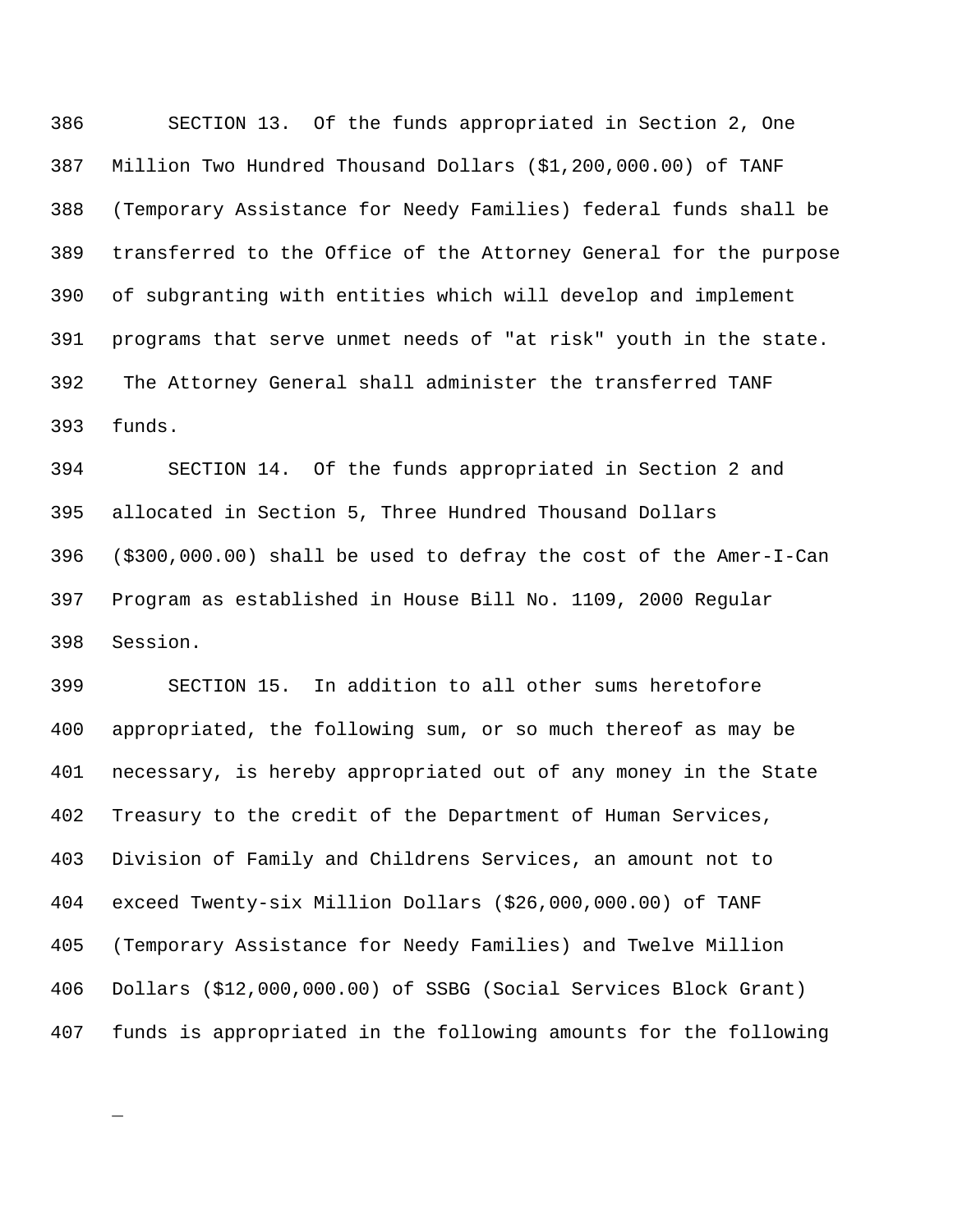408 purposes:

| 409                  | Family Preservation Services (TANF Funds)\$ 5,000,000.00        |
|----------------------|-----------------------------------------------------------------|
| 410                  | to establish a total of ninety-one (91) new permanent full time |
| 411                  | PINS as follows: Four (4) DHS Program Managers; thirty (30) DHS |
| 412                  | Social Workers; twenty-seven (27) DHS Area Social Work          |
| 413                  | Supervisors; and thirty (30) DHS Homemakers;                    |
| 414                  | Families First Resource Centers, continued                      |
| 415                  | funding (TANF Funds)\$ 8,000,000.00.                            |
| 416                  | Homemakers and Family Preservation                              |
| 417                  | Specialists positions, continued funding                        |
| 418                  | $(TANF$ Funds)\$ 5,000,000.00.                                  |
| 419                  | Care of foster children temporarily placed in the custody of    |
| 420                  | MDHS:                                                           |
| 421                  | Emergency shelters (TANF Funds) $$2,000,000.00$ .               |
| 422                  | Residential care (TANF Funds) $$ 6,000,000.00.$                 |
| 423                  | Social Services Block Grant                                     |
| 424                  | Continued funding of on-going programs                          |
| $\sim$ $\sim$ $\sim$ |                                                                 |

425

 $\equiv$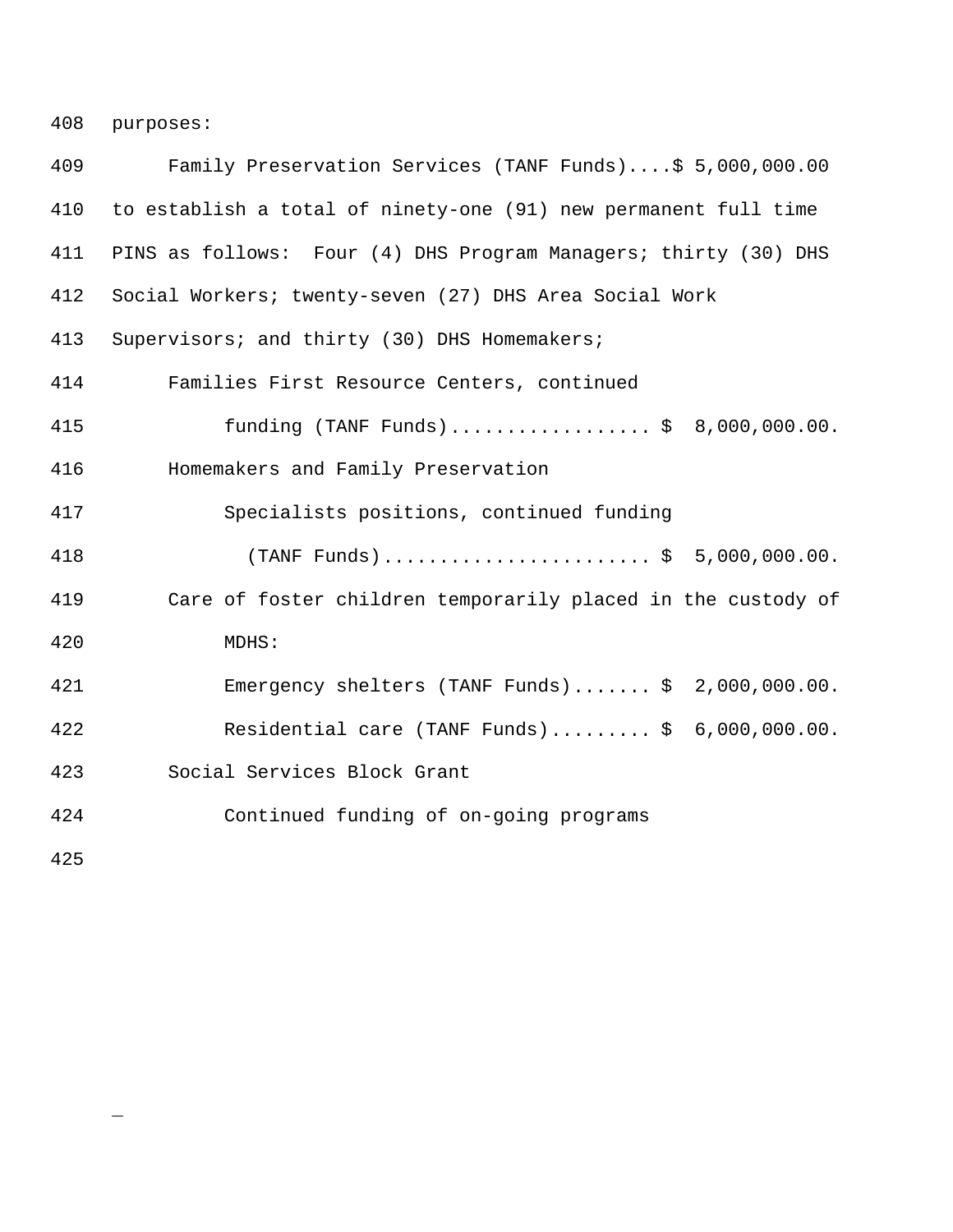(SSBG Funds)................\$ 12,000,000.00.

| 5  | SECTION 16. Of the funds appropriated under the provisions of               |
|----|-----------------------------------------------------------------------------|
| 6  | Section 2, Three Hundred Thousand Dollars (\$300,000.00) shall be derived   |
| 7  | from the Budget Contingency Fund created in Senate Bill No. 2680, 2001      |
| 8  | <b>Regular Session.</b>                                                     |
| 9  | SECTION 17. The money herein appropriated shall be paid by the              |
| 10 | State Treasurer out of any money in the State Treasury to the credit of the |
| 11 | proper fund or funds as set forth in this act, upon warrants issued by the  |
| 12 | State Fiscal Officer; and the State Fiscal Officer shall issue his warrants |
| 13 | upon requisitions signed by the                                             |

 $\overline{\phantom{0}}$